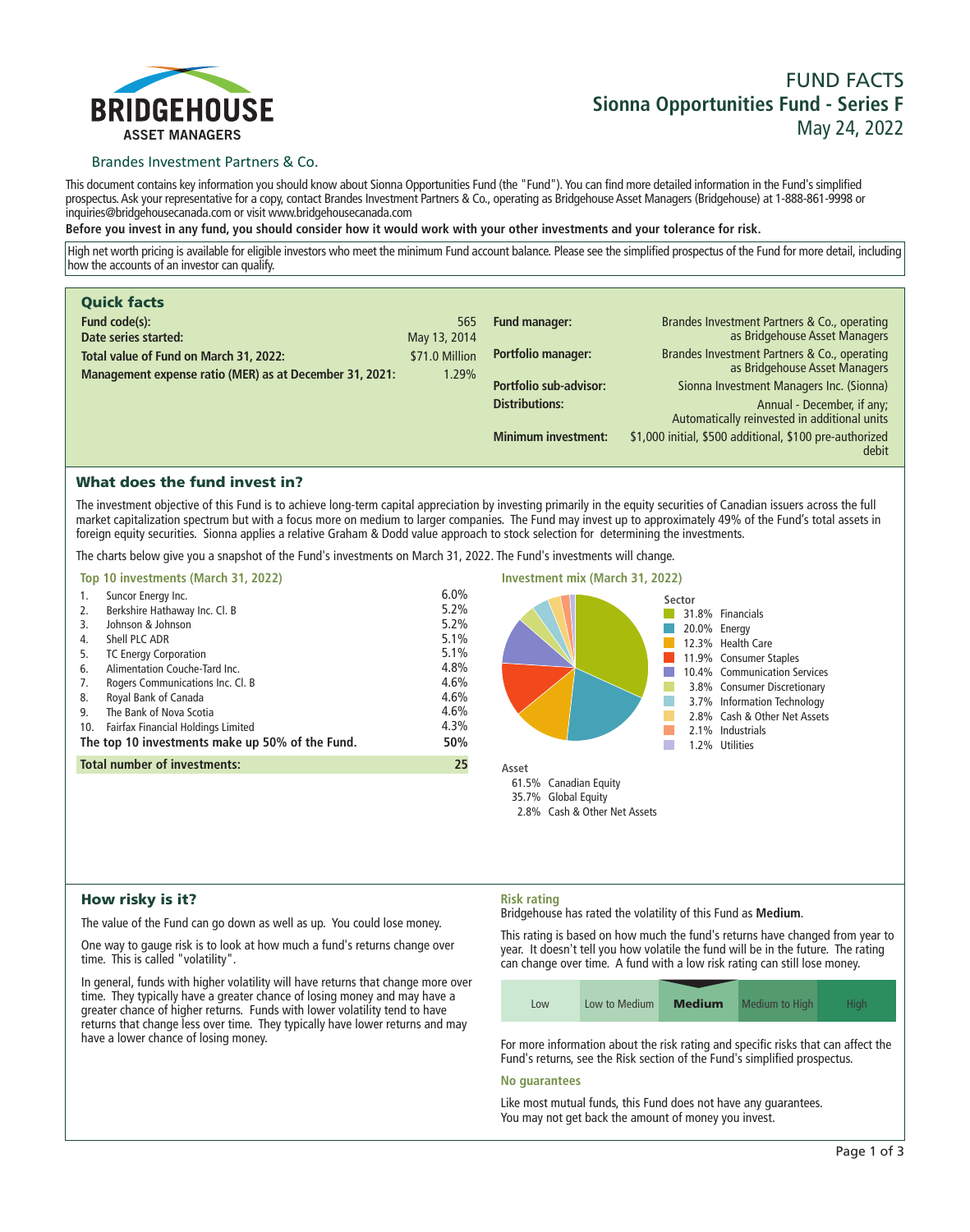

### How has the fund performed?

**This section tells you how Series F units of the Fund have performed over the past 7 years. Returns are after expenses have been deducted. These expenses reduce the Fund's returns.**

#### **Year-by-year returns**

**The bar chart shows the Fund's Series F units annual performance for each of the years shown. The Fund dropped in value in 3 of the 7 years. The range of returns and change from year to year can help you to assess how risky the Fund has been in the past. It does not tell you how the Fund will perform in the future.**



#### **Best and worst 3-month returns**

**This table shows the best and worst returns for Series F units of the Fund in a 3-month period over the past 7 years. The best and worst 3-month returns could be higher or lower in the future. Consider how much of a loss you could afford to take in a short period of time.**

|                    | <b>Return</b> | 3 months ending  | If you invest \$1,000 at the beginning of the period |
|--------------------|---------------|------------------|------------------------------------------------------|
| <b>Best return</b> | 13.0%         | Sanuary 31, 2021 | Your investment would rise to \$1,130                |
| Worst return       | $-21.8\%$     | March 31, 2020   | Your investment would drop to \$782                  |

#### **Average return**

**If you invested \$1,000 in the Series F units of this Fund on the day the Series was established it would be worth \$1,980 as of March 31, 2022. This represents an annual compound rate of return of +9.1%.**

| Who is this fund for?                                                                                                                                                                                                                                                                                            | A word about tax                                                                                                                                                                                                                                                                                                                                                                                                                                                                       |
|------------------------------------------------------------------------------------------------------------------------------------------------------------------------------------------------------------------------------------------------------------------------------------------------------------------|----------------------------------------------------------------------------------------------------------------------------------------------------------------------------------------------------------------------------------------------------------------------------------------------------------------------------------------------------------------------------------------------------------------------------------------------------------------------------------------|
| • This Fund is suitable for investors who are long term investors and who<br>wish to add the appreciation potential of Canadian and non-Canadian<br>companies to their portfolio.<br>This Fund is not suitable as a short term investment or for investors who<br>cannot tolerate a medium degree of volatility. | In general, you'll have to pay income tax on any money you make on a fund.<br>How much you pay depends on the tax laws where you live and whether or not<br>you hold the Fund in a registered plan, such as a Registered Retirement<br>Savings Plan or a Tax-Free Savings Account.<br>Keep in mind that if you hold your fund in a non-registered account, any fund<br>distributions are included in your taxable income, whether you receive them in<br>cash or have them reinvested. |

# How much does it cost?

**The following tables show the fees and expenses you could pay to buy, own and sell Series F units of the Fund. The fees and expenses - including any commissions can vary among each series of a fund and among funds. Higher commissions can influence representatives to recommend one investment over another. Ask about other funds and investments that may be suitable for you at a lower cost.**

### **1. Sales charges**

**This Series of units does not have a sales charge option.**

### **2. Fund expenses**

You don't pay these expenses directly. They affect you because they reduce the Fund's returns. As of December 31, 2021, the Fund's expenses were 1.39% of its **value. This equals \$14 for every \$1,000 invested.**

|                                                                                                                                                                                                                         | Annual rate (as a % of the<br>fund's value) |
|-------------------------------------------------------------------------------------------------------------------------------------------------------------------------------------------------------------------------|---------------------------------------------|
| Management expense ratio (MER)                                                                                                                                                                                          |                                             |
| This is the total of the Fund's management fee and operating expenses as at December 31, 2021. Bridgehouse Asset<br>Managers waived some of the Fund's expenses. If we had not done so, the MER would have been higher. | 1.29%                                       |
| Trading expense ratio (TER)<br>These are the Fund's trading costs.                                                                                                                                                      | 0.10%                                       |
| <b>Fund expenses</b>                                                                                                                                                                                                    | 1.39%                                       |
|                                                                                                                                                                                                                         |                                             |

### **More about the trailing commission**

**There are no trailing commissions paid in respect of this Series of units.**